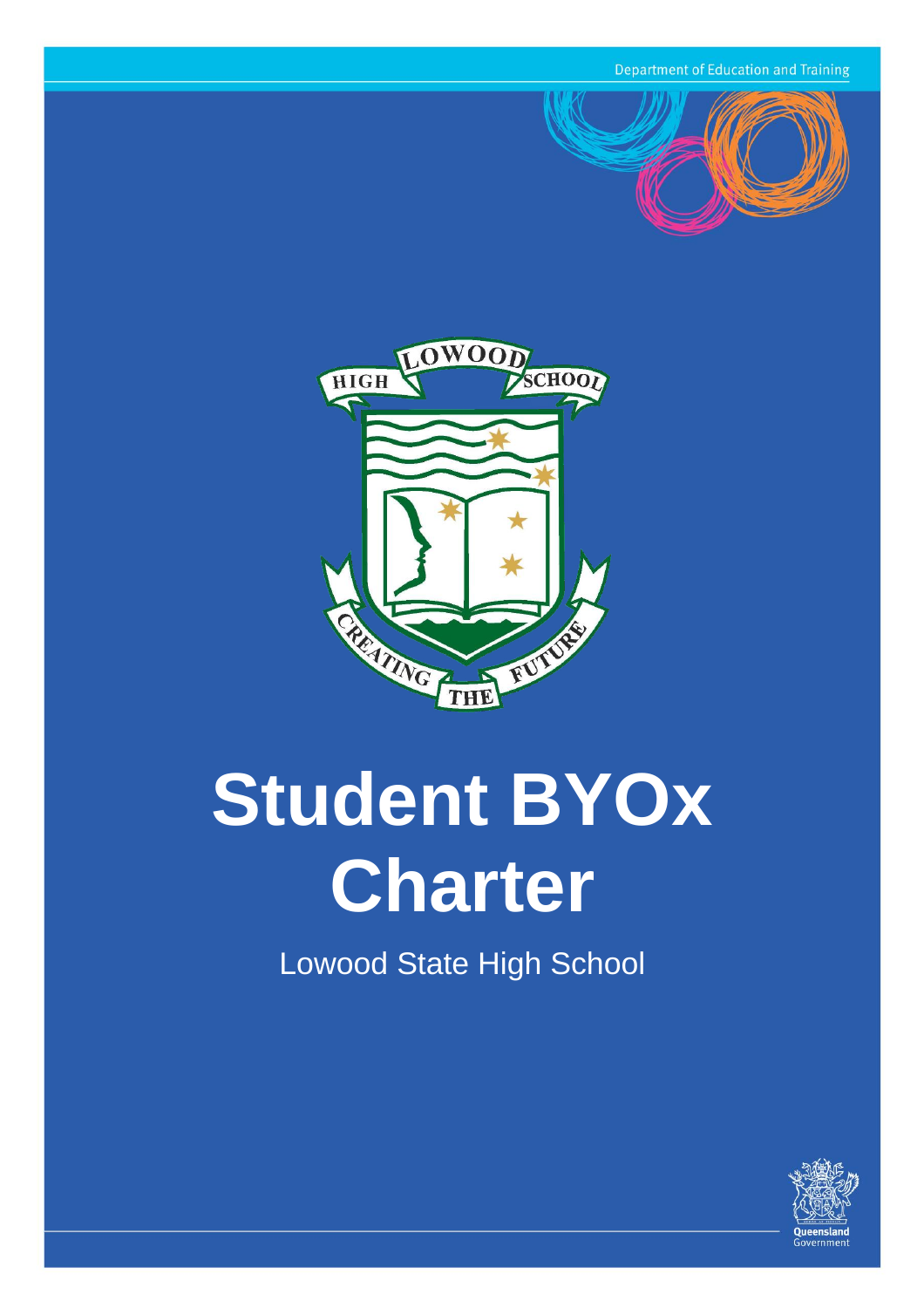## Contents

<span id="page-1-0"></span>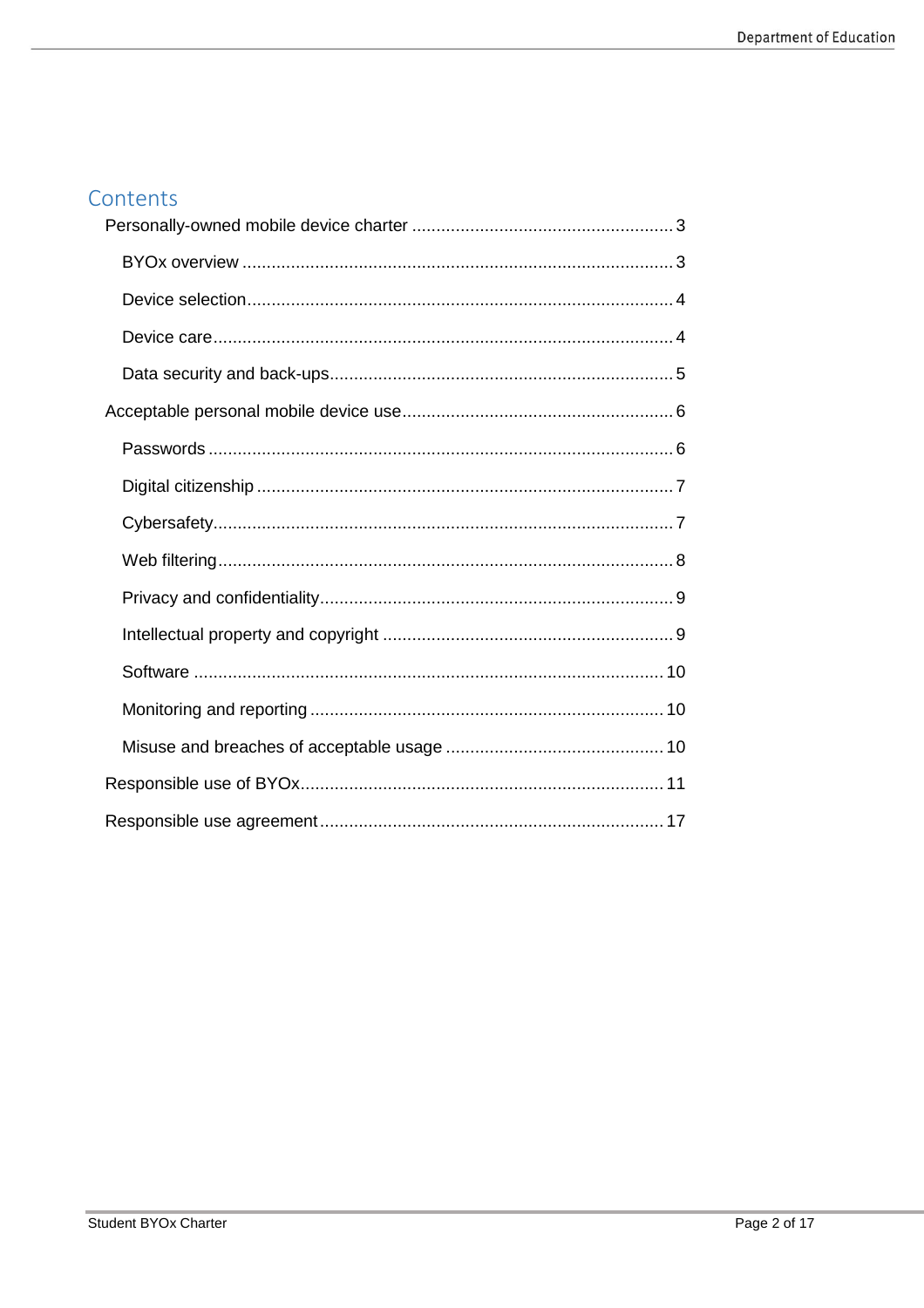# Personally-owned mobile device charter

## <span id="page-2-0"></span>BYOx overview

Bring Your Own 'x' (BYOx) is a new pathway supporting the delivery of 21st century learning. It is a term used to describe a digital device ownership model where students or staff use their personally-owned mobile devices to access the department's information and communication (ICT) network.

These mobile devices include but are not limited to laptops, tablet devices, voice recording devices (whether or not integrated with a mobile phone or MP3 player), games devices (e.g. PSPs, Game Boys), USBs, DVDs, CDs and smart phones. Access to the department's ICT network is provided only if the mobile device meets the department's security requirements which, at a minimum, requires that anti-virus software has been installed, is running and is kept updated on the device (see [Advice for State Schools on Acceptable use of ICT Facilities and Devices.](http://ppr.det.qld.gov.au/corp/ict/management/Procedure%20Attachments/use-of-mobile-devices/use-of-mobile-devices.pdf))

Students and staff are responsible for the security, integrity, insurance and maintenance of their personal mobile devices and their private network accounts.

The BYOx acronym used by the department refers to the teaching and learning environment in Queensland state schools where personally-owned mobile devices are used. The 'x' in BYOx represents more than a personally-owned mobile device; it also includes software, applications, connectivity or carriage service.

The department has carried out extensive BYOx research within Queensland state schools. The research built on and acknowledged the distance travelled in implementing 1-to-1 computer to student ratio classes across the state, and other major technology rollouts.

We have chosen to support the implementation of a BYOx model because:

- BYOx recognises the demand for seamless movement between school, work, home and play.
- Our BYOx program assists students to improve their learning outcomes in a contemporary educational setting.
- <span id="page-2-1"></span>• Our BYOx program assists students to become responsible digital citizens enhances the teaching learning process and achievement of student outcomes as well as the skills and experiences that will prepare them for their future studies and careers.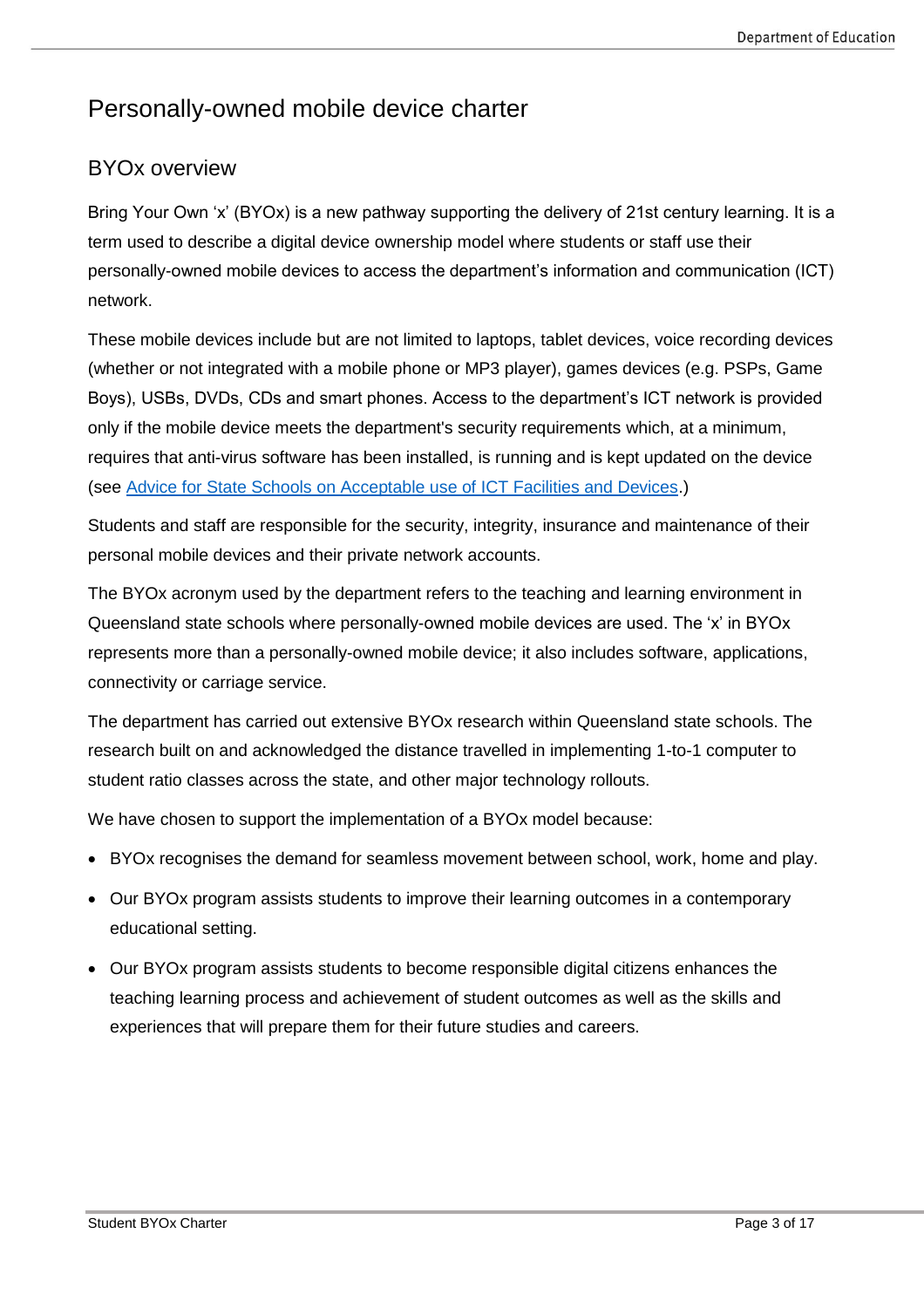## Device selection

Before acquiring a device to use at school the parent or caregiver and student should be aware of the school's specification of appropriate device type, operating system requirements and software. These specifications relate to the suitability of the device to enabling class activities, meeting student needs and promoting safe and secure access to the department's network.

The school's BYOx program may support printing, filtered internet access, and file access and storage through the department's network while at school. However, the school's BYOx program does not include school technical support or charging of devices at school.

#### <span id="page-3-0"></span>Device care

The student is responsible for taking care of and securing the device and accessories in accordance with school policy and guidelines. Responsibility for loss or damage of a device at home, in transit or at school belongs to the student. Advice should be sought regarding inclusion in home and contents insurance policy.

It is advised that accidental damage and warranty policies are discussed at point of purchase to minimise financial impact and disruption to learning should a device not be operational.

#### *General precautions*

- Food or drink should never be placed near the device.
- Plugs, cords and cables should be inserted and removed carefully.
- Devices should be carried within their protective case where appropriate.
- Carrying devices with the screen open should be avoided.
- Ensure the battery is fully charged each day.
- Turn the device off before placing it in its bag.

#### *Protecting the screen*

- Avoid poking at the screen even a touch screen only requires a light touch.
- Don't place pressure on the lid of the device when it is closed.
- Avoid placing anything on the keyboard before closing the lid.
- Avoid placing anything in the carry case that could press against the cover.
- Only clean the screen with a clean, soft, dry cloth or an anti-static cloth.
- Don't clean the screen with a household cleaning product.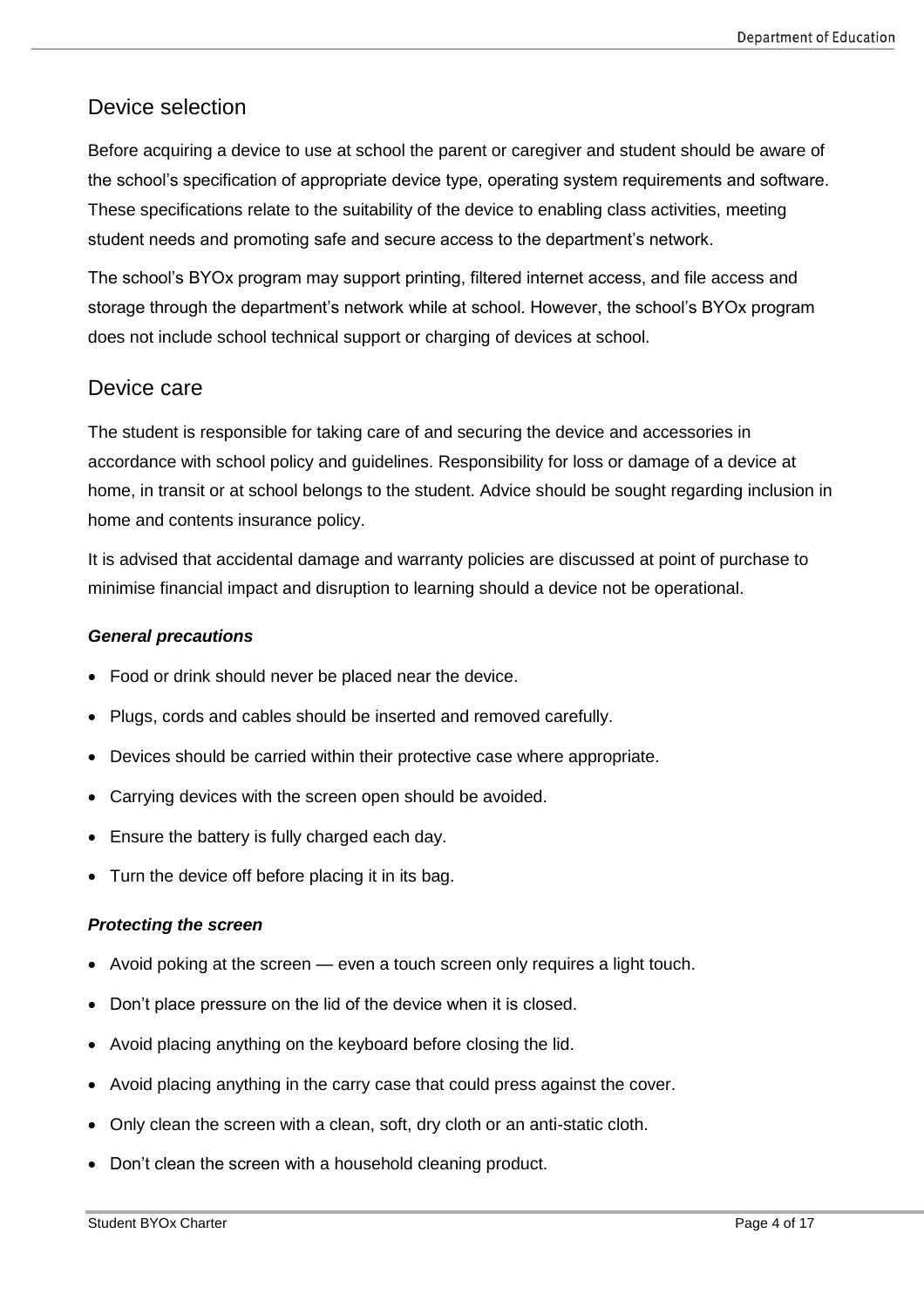## <span id="page-4-0"></span>Data security and back-ups

Students must ensure they have a process of backing up data securely. Otherwise, should a hardware or software fault occur, assignments and the products of other class activities may be lost.

The student is responsible for the backup of all data. While at school, students may be able to save data to the school's network, which is safeguarded by a scheduled backup solution. All files must be scanned using appropriate anti-virus software before being downloaded to the department's ICT network.

Students are also able to save data locally to their device for use away from the school network. The backup of this data is the responsibility of the student and should be backed-up on an external device, such as an external hard drive or USB drive.

Students should also be aware that, in the event that any repairs need to be carried out the service agents may not guarantee the security or retention of the data. For example, the contents of the device may be deleted and the storage media reformatted.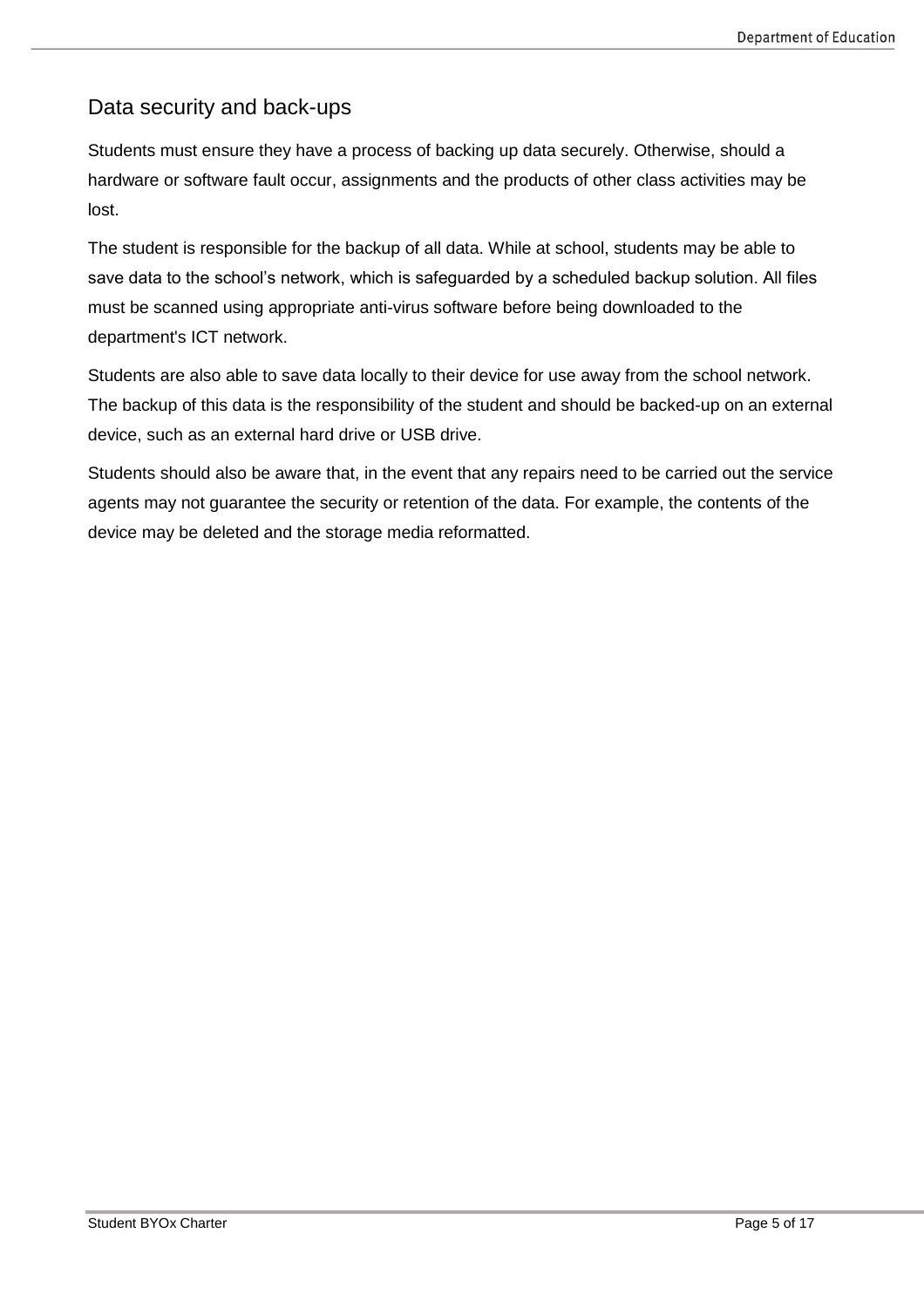# <span id="page-5-0"></span>Acceptable personal mobile device use

Upon enrolment in a Queensland Government school, parental or caregiver permission is sought to give the student(s) access to the internet, based upon the policy contained within the [Acceptable](http://ppr.det.qld.gov.au/corp/ict/management/Procedure%20Attachments/use-of-ict-systems/use-of-ict-systems.pdf)  [Use of the Department's Information, Communication and Technology \(ICT\) Network and](http://ppr.det.qld.gov.au/corp/ict/management/Procedure%20Attachments/use-of-ict-systems/use-of-ict-systems.pdf)  [Systems.](http://ppr.det.qld.gov.au/corp/ict/management/Procedure%20Attachments/use-of-ict-systems/use-of-ict-systems.pdf)

This policy also forms part of this Student Laptop Charter. The acceptable-use conditions apply to the use of the device and internet both on and off the school grounds.

Communication through internet and online communication services must also comply with the department's [Code of School Behaviour](http://behaviour.education.qld.gov.au/disciplinary-decisions/code-school-behaviour/Pages/default.aspx) and the Responsible Behaviour Plan available on the school website.

While on the school network, students should not:

- create, participate in or circulate content that attempts to undermine, hack into and/or bypass the hardware and/or software security mechanisms that are in place
- disable settings for virus protection, spam and/or internet filtering that have been applied as part of the school standard
- use unauthorised programs and intentionally download unauthorised software, graphics or music
- intentionally damage or disable computers, computer systems, school or government networks
- use the device for unauthorised commercial activities, political lobbying, online gambling or any unlawful purpose.

*Note: Students' use of internet and online communication services may be audited at the request of appropriate authorities for investigative purposes surrounding inappropriate use.* 

### <span id="page-5-1"></span>Passwords

Use of the school's ICT network is secured with a user name and password. The password must be difficult enough so as not to be guessed by other users and is to be kept private by the student and not divulged to other individuals (e.g. a student should not share their username and password with fellow students).

The password should be changed regularly, as well as when prompted by the department or when known by another user.

Personal accounts are not to be shared. Students should not allow others to use their personal account for any reason.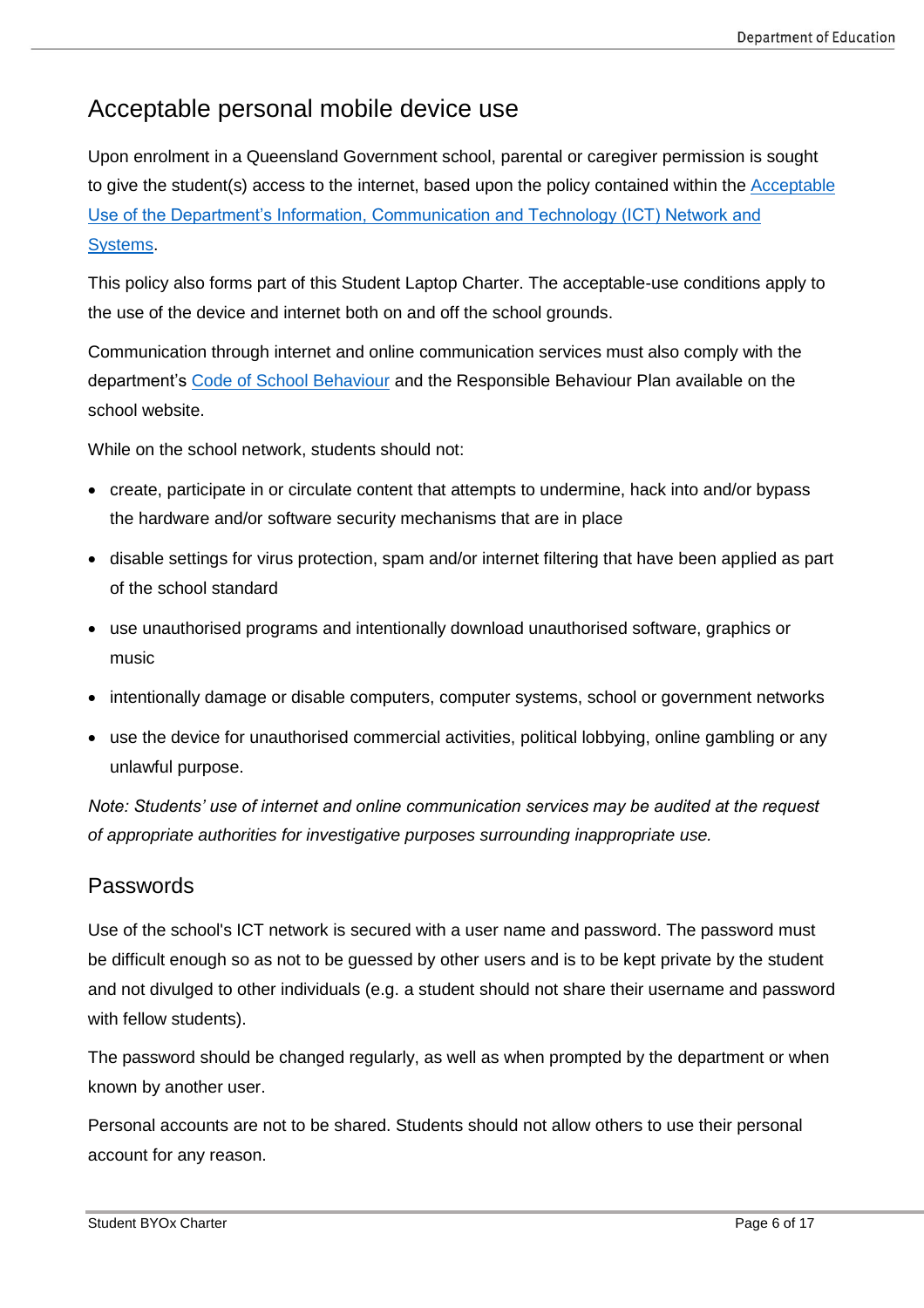Students should log off at the end of each session to ensure no one else can use their account or device.

Students should also set a password for access to their BYOx device and keep it private.

Parents/caregivers may also choose to maintain a password on a personally-owned device for access to the device in the event their student forgets their password or if access is required for technical support. Some devices may support the use of parental controls with such use being the responsibility of the parent/caregiver.

## <span id="page-6-0"></span>Digital citizenship

Students should be conscious creators of the content and behaviours they exhibit online and take active responsibility for building a positive online reputation. They should be conscious of the way they portray themselves, and the way they treat others online.

Students should be mindful that the content and behaviours they have online are easily searchable and accessible. This content may form a permanent online record into the future.

Interactions within digital communities and environments should mirror normal interpersonal expectations and behavioural guidelines, such as when in a class or the broader community.

Parents are requested to ensure that their child understands this responsibility and expectation. The school's Responsible Behaviour Plan also supports students by providing school related expectations, guidelines and consequences.

## <span id="page-6-1"></span>**Cybersafety**

If a student believes they have received a computer virus, spam (unsolicited email), or they have received a message or other online content that is inappropriate or makes them feel uncomfortable, they must inform their teacher, parent or caregiver as soon as is possible.

Students must also seek advice if another user seeks personal information, asks to be telephoned, offers gifts by email or asks to meet a student.

Students are encouraged to explore and use [the 'Cybersafety](http://behaviour.education.qld.gov.au/cybersafety/Pages/students.aspx) Help button' to talk, report and learn about a range of cybersafety issues.



Students must never initiate or knowingly forward emails, or other online content, containing:

• a message sent to them in confidence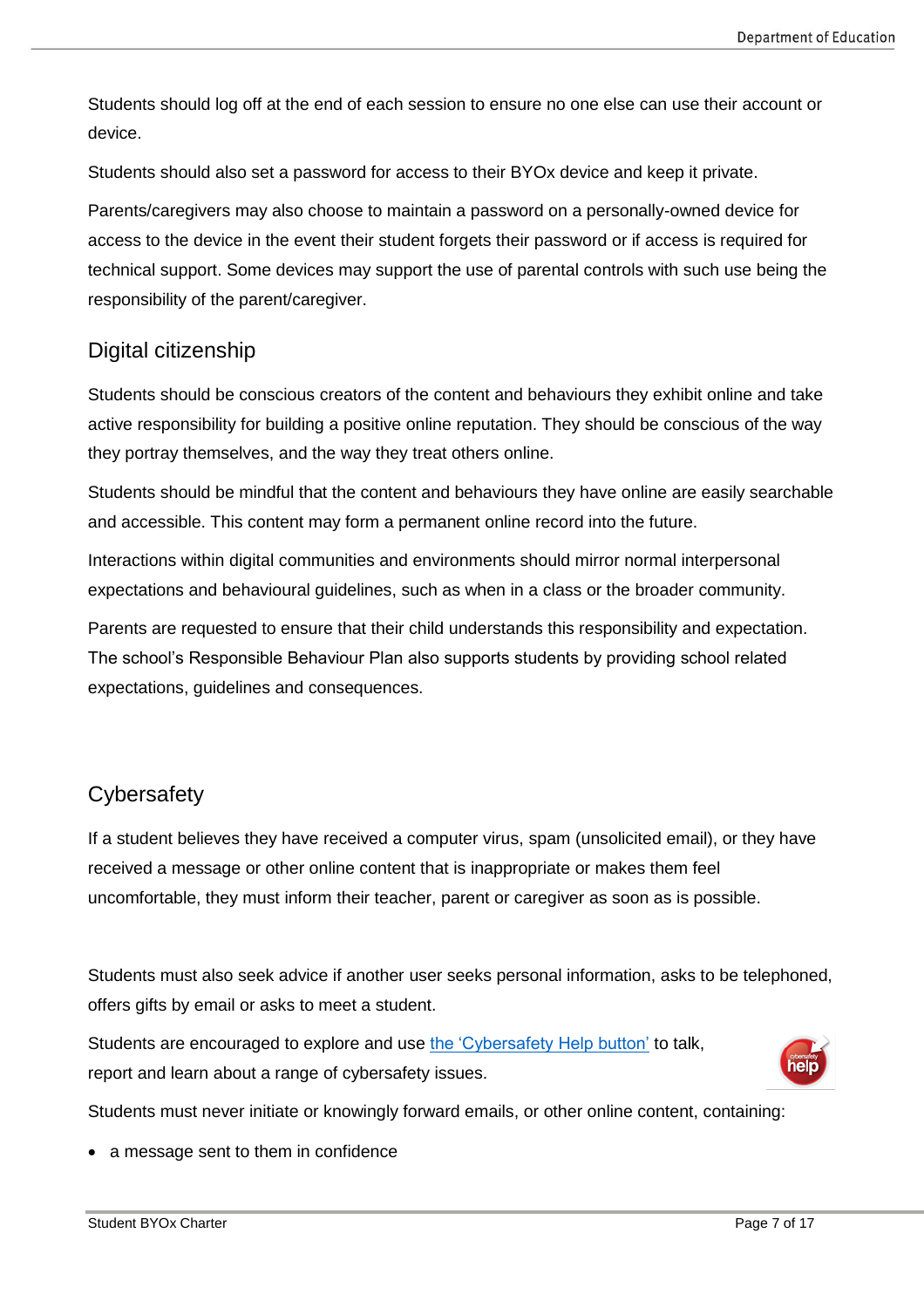- a computer virus or attachment that is capable of damaging the recipients' computer
- chain letters or hoax emails
- spam (such as unsolicited advertising).
- Students must never send, post or publish:
- inappropriate or unlawful content which is offensive, abusive or discriminatory
- threats, bullying or harassment of another person
- sexually explicit or sexually suggestive content or correspondence
- false or defamatory information about a person or organisation.

Parents, caregivers and students are encouraged to read the department's [Cybersafety and](http://behaviour.education.qld.gov.au/SiteCollectionDocuments/cybersafety/cyberbullying-cybersafetyprintfriendlyguide.pdf)  [Cyberbullying guide for parents and caregivers.](http://behaviour.education.qld.gov.au/SiteCollectionDocuments/cybersafety/cyberbullying-cybersafetyprintfriendlyguide.pdf)

#### <span id="page-7-0"></span>Web filtering

The internet has become a powerful tool for teaching and learning, however students need to be careful and vigilant regarding some web content. At all times students, while using ICT facilities and devices, will be required to act in line with the requirements of the [Code of School Behaviour\)](http://behaviour.education.qld.gov.au/disciplinary-decisions/code-school-behaviour/Pages/default.aspx) and any specific rules of the school. To help protect students (and staff) from malicious web activity and inappropriate websites, the school operates a comprehensive web filtering system. Any device connected to the internet through the school network will have filtering applied.

The filtering system provides a layer of protection to staff and students against:

- inappropriate web pages
- spyware and malware
- peer-to-peer sessions
- scams and identity theft.

This purpose-built web filtering solution takes a precautionary approach to blocking websites including those that do not disclose information about their purpose and content. The school's filtering approach represents global best-practice in internet protection measures. However, despite internal departmental controls to manage content on the internet, illegal, dangerous or offensive information may be accessed or accidentally displayed. Teachers will always exercise their duty of care, but avoiding or reducing access to harmful information also requires responsible use by the student.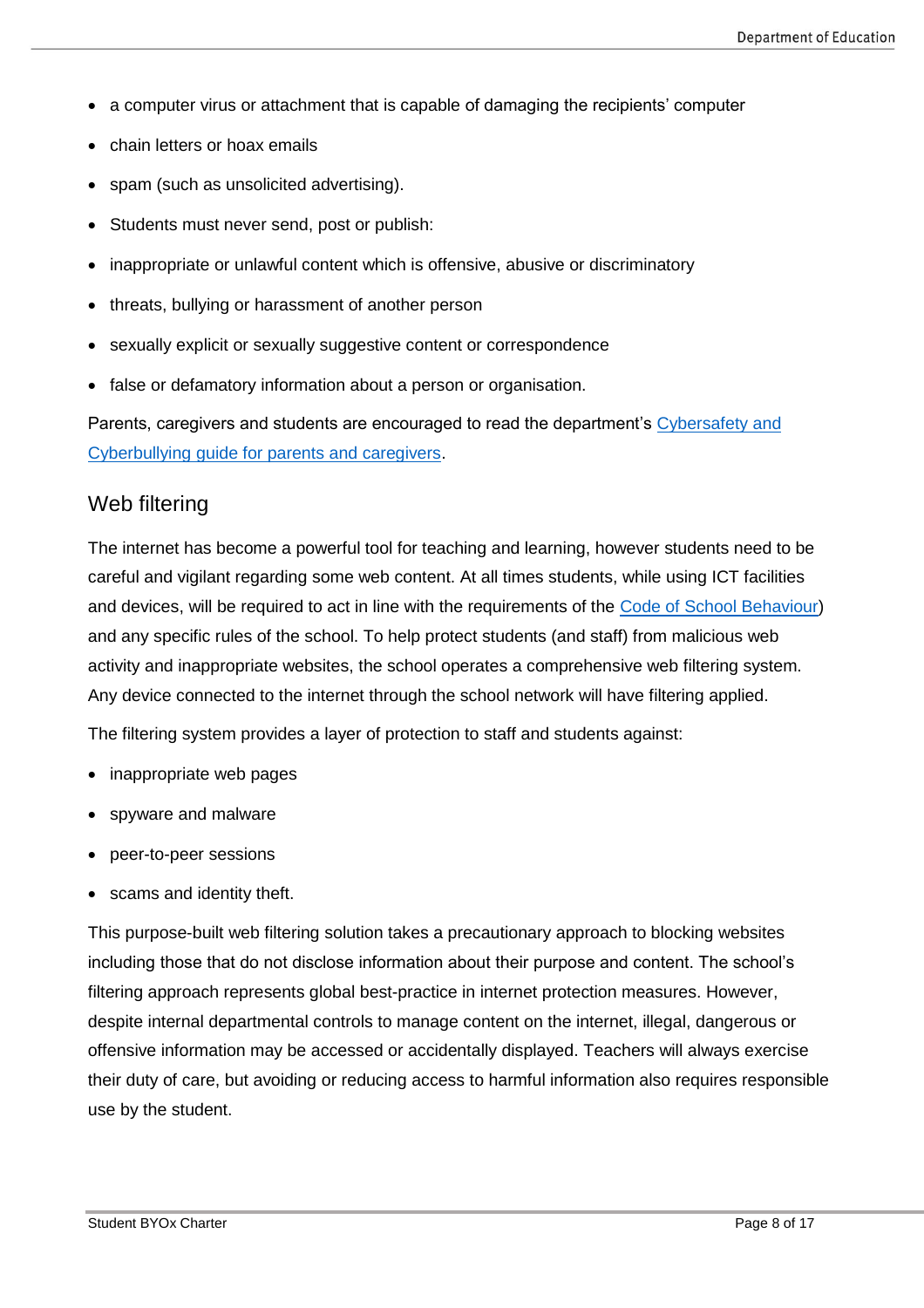Students are required to report any internet site accessed that is considered inappropriate. Any suspected security breach involving students, users from other schools, or from outside the Queensland DET network must also be reported to the school.

The personally-owned devices have access to home and other out of school internet services and those services may not include any internet filtering. Parents and caregivers are encouraged to install a local filtering application on the student's device for when they are connected in locations other than school. Parents/caregivers are responsible for appropriate internet use by students outside the school.

Parents, caregivers and students are also encouraged to [visit the website of the Australian eSafety](https://www.esafety.gov.au/)  [Commissioner](https://www.esafety.gov.au/) for resources and practical advice to help young people safely enjoy the online world.

## <span id="page-8-0"></span>Privacy and confidentiality

Students must not use another student or staff member's username or password to access the school network or another student's device, including not trespassing in another person's files, home drive, email or accessing unauthorised network drives or systems.

Additionally, students should not divulge personal information via the internet or email, to unknown entities or for reasons other than to fulfil the educational program requirements of the school. It is important that students do not publish or disclose the email address of a staff member or student without that person's explicit permission. Students should also not reveal personal information including names, addresses, photographs, credit card details or telephone numbers of themselves or others. They should ensure that privacy and confidentiality is always maintained.

## <span id="page-8-1"></span>Intellectual property and copyright

Students should never plagiarise information and should observe appropriate copyright clearance, including acknowledging the original author or source of any information, images, audio etc. used. It is also important that the student obtain all appropriate permissions before electronically publishing other people's works or drawings. The creator or author of any material published should always be acknowledged. Material being published on the internet or intranet must have the approval of the principal or their delegate and have appropriate copyright clearance.

<span id="page-8-2"></span>Copying of software, information, graphics or other data files may violate copyright laws without warning and be subject to prosecution from agencies to enforce such copyrights.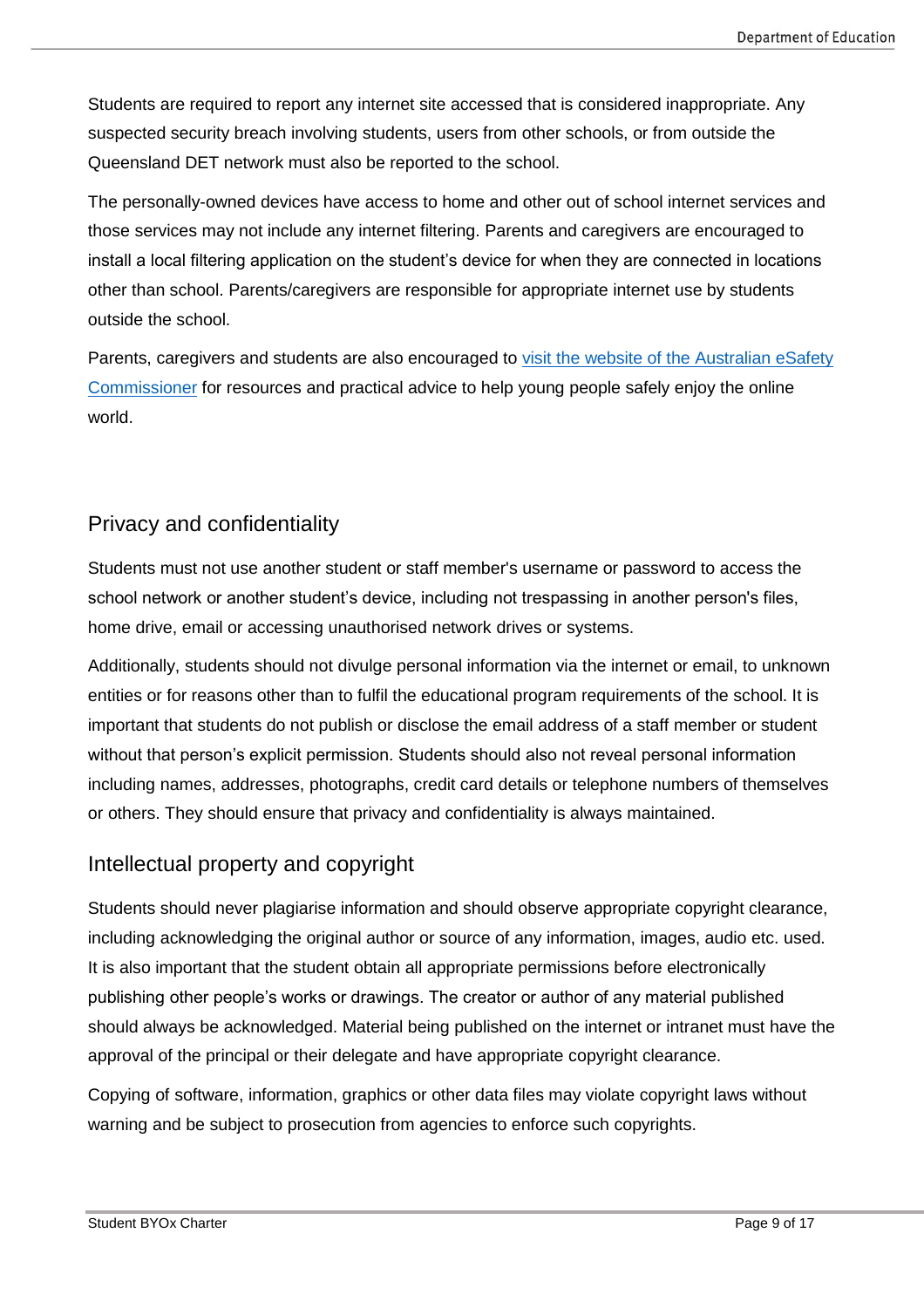## **Software**

Schools may recommend software applications in order to meet the curriculum needs of particular subjects. Parents/caregivers may be required to install and support the appropriate use of the software in accordance with guidelines provided by the school. This includes the understanding that software may need to be removed from the device upon the cancellation of student enrolment, transfer or graduation.

## <span id="page-9-0"></span>Monitoring and reporting

Students should be aware that all use of internet and online communication services can be audited and traced to the account of the user.

All material on the device is subject to audit by authorised school staff. If at any stage there is a police request, the school may be required to provide the authorities with access to the device and personal holdings associated with its use.

### <span id="page-9-1"></span>Misuse and breaches of acceptable usage

Students should be aware that they are held responsible for their actions while using the internet and online communication services. Students will be held responsible for any breaches caused by other person(s) knowingly using their account to access internet and online communication services.

The school reserves the right to restrict/remove access of personally owned mobile devices to the intranet, internet, email or other network facilities to ensure the integrity and security of the network and to provide a safe working and learning environment for all network users. The misuse of personally owned mobile devices may result in disciplinary action which includes, but is not limited to, the withdrawal of access to school supplied services.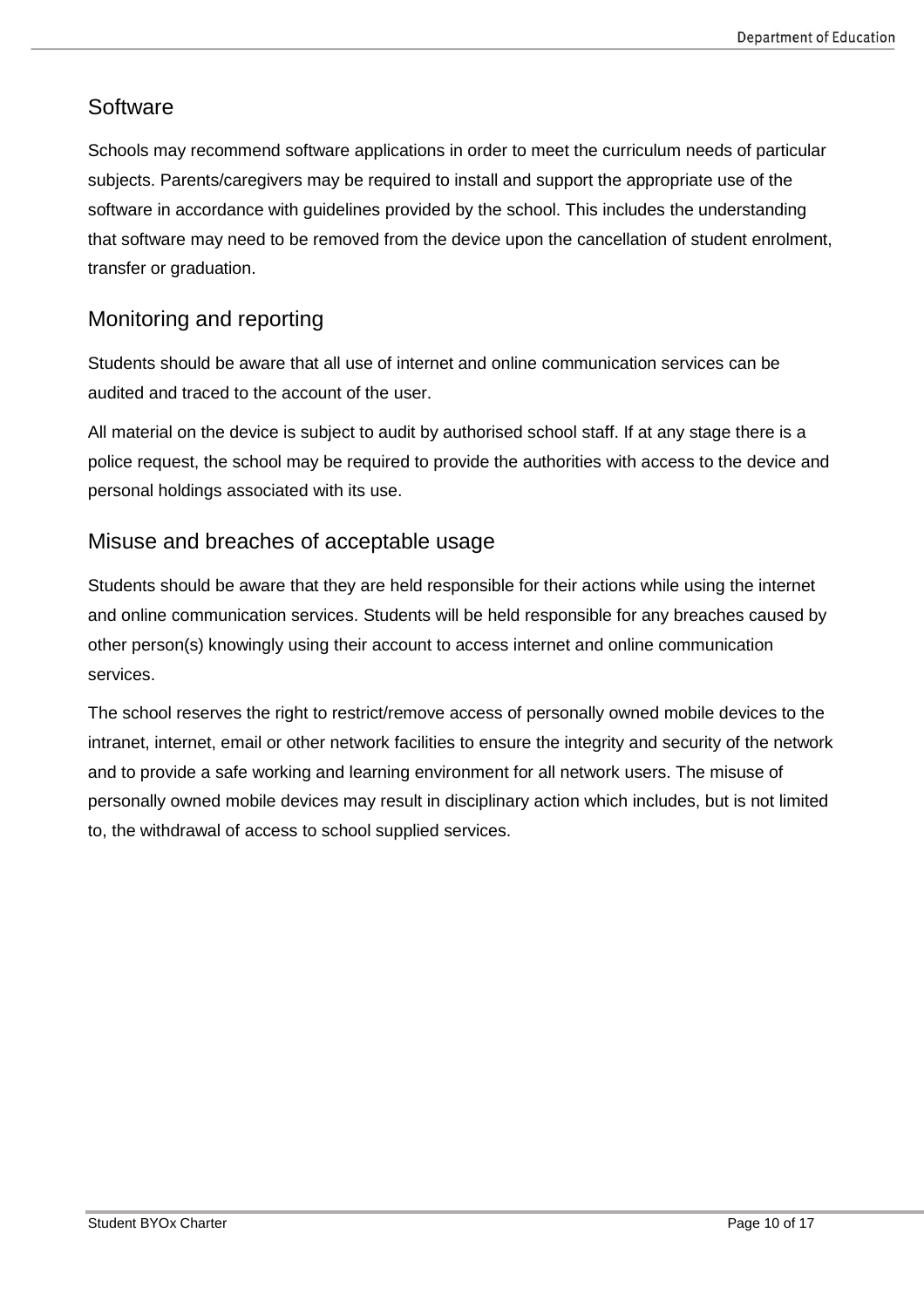# <span id="page-10-0"></span>Responsible use of BYOx

Our goal is to ensure the safe and responsible use of facilities, services and resources available to students through the provision of clear guidelines.

#### **Responsibilities of stakeholders involved in the BYOx program**

#### *School*

- BYOx program induction including information on (but not responsible for) connection, care of device at school, workplace health and safety, appropriate digital citizenship and cybersafety
- network connection at school
- internet filtering (when connected via the school's computer network)
- some technical support (please consult Technical support table below)
- some school-supplied software e.g. Adobe, Microsoft Office 365 …
- printing facilities
- school representative signing of BYOx Charter Agreement.

#### *Student*

- participation in BYOx program induction
- acknowledgement that core purpose of device at school is for educational purposes
- care of device
- appropriate digital citizenship and online safety (for more details, [visit the website of the](https://www.esafety.gov.au/)  [Australian eSafety Commissioner\)](https://www.esafety.gov.au/)
- security and password protection password must be difficult enough so as not to be quessed by other users and is to be kept private by the student and not divulged to other individuals (e.g. a student should not share their username and password with fellow students)
- some technical support (please consult Technical support table below)
- maintaining a current back-up of data
- charging of device
- abiding by intellectual property and copyright laws (including software/media piracy)
- internet filtering (when not connected to the school's network)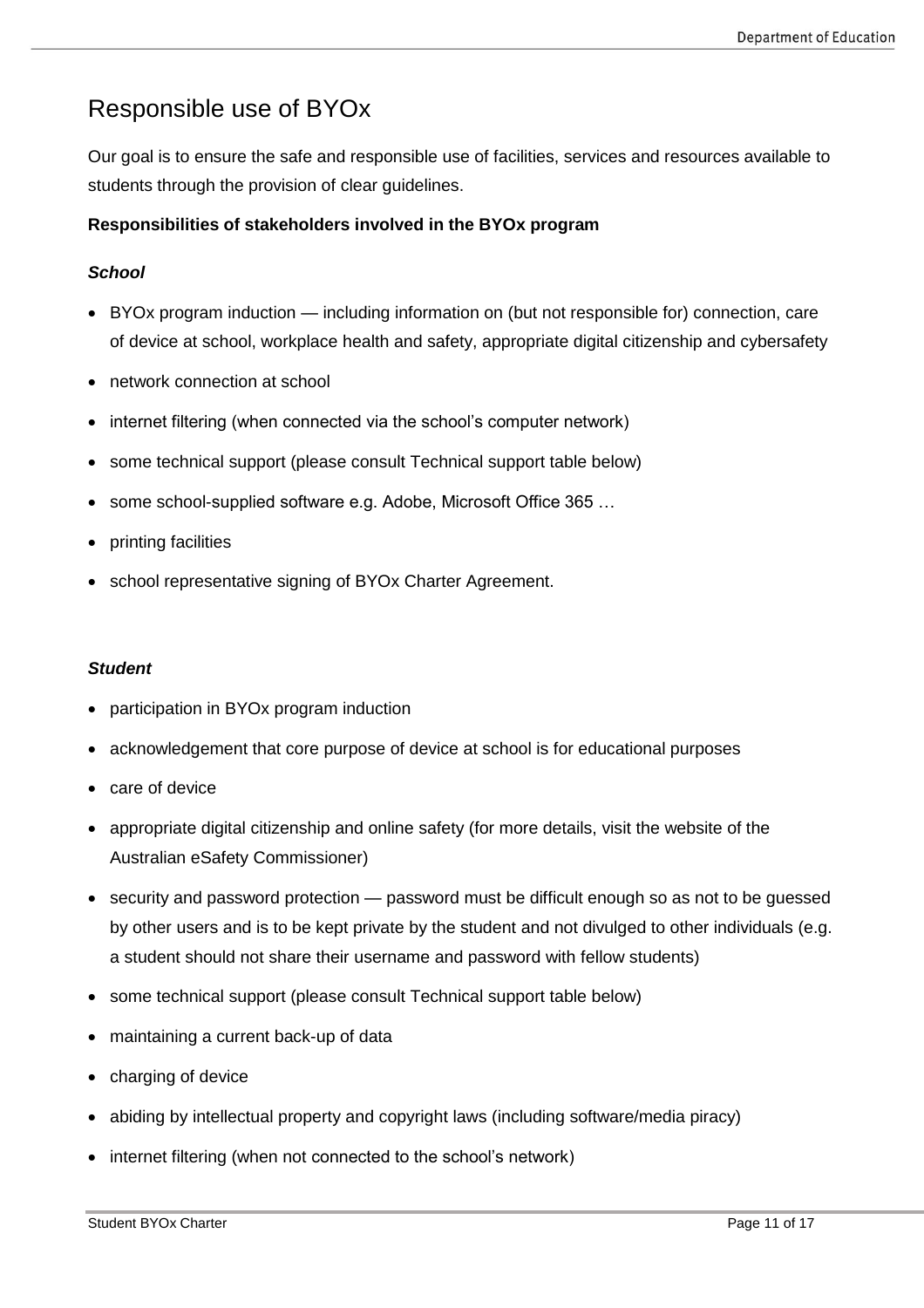- ensuring personal login account will not be shared with another student, and device will not be shared with another student for any reason
- understanding and signing the BYOx Charter Agreement.

#### *Parents and caregivers*

- participation in BYOx program induction
- acknowledgement that core purpose of device at school is for educational purposes
- internet filtering (when not connected to the school's network)
- encourage and support appropriate digital citizenship and cybersafety with students (for more details, [visit the website of the Australian eSafety Commissioner\)](https://www.esafety.gov.au/)
- some technical support (please consult Technical support table below)
- required software, including sufficient anti-virus software
- protective backpack or case for the device
- adequate warranty and insurance of the device
- understanding and signing the BYOx Charter Agreement.

|                                         | <b>Connection:</b>                     | Hardware:                                                | Software:                                         |
|-----------------------------------------|----------------------------------------|----------------------------------------------------------|---------------------------------------------------|
| <b>Parents and</b><br><b>Caregivers</b> | (home-provided internet<br>connection) |                                                          |                                                   |
| <b>Students</b>                         |                                        |                                                          |                                                   |
| <b>School</b>                           | school provided internet<br>connection | (dependent on school-<br>based hardware<br>arrangements) | ✓<br>(some school-based<br>software arrangements) |
| Device vendor                           |                                        | (see specifics of warranty<br>on purchase)               |                                                   |

#### *Technical support*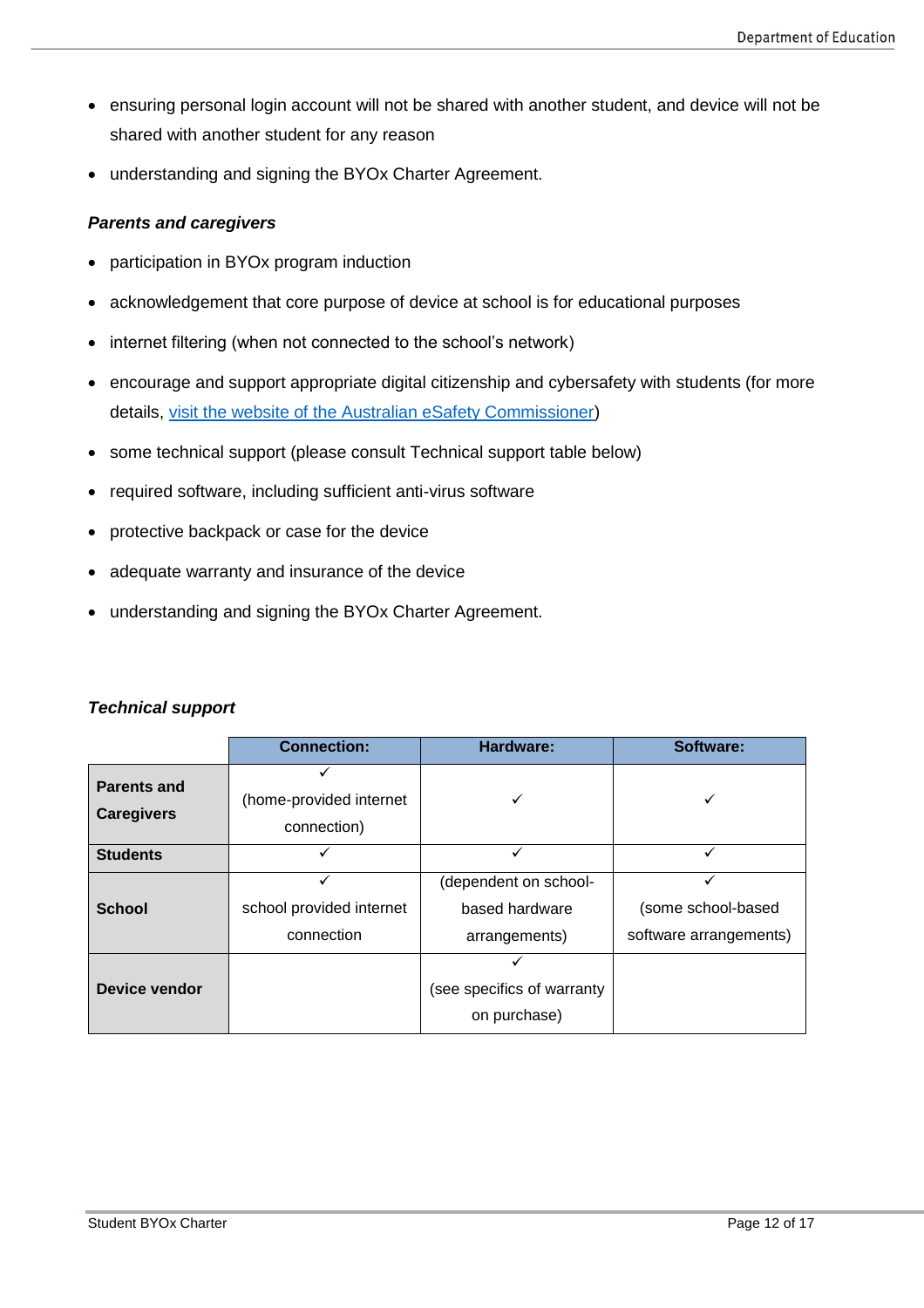#### **The following are examples of responsible use of devices by students:**

- Use mobile devices for:
	- engagement in class work and assignments set by teachers
	- − developing appropriate 21st Century knowledge, skills and behaviours
	- − authoring text, artwork, audio and visual material for publication on the Intranet or Internet for educational purposes as supervised and approved by school staff
	- − conducting general research for school activities and projects
	- − communicating or collaborating with other students, teachers, parents, caregivers or experts as part of assigned school work
	- − accessing online references such as dictionaries, encyclopaedias, etc.
	- − researching and learning through the school's eLearning environment
	- − ensuring the device is fully charged before bringing it to school to enable continuity of learning.
- Be courteous, considerate and respectful of others when using a mobile device.
- Switch off and place out of sight the mobile device during classes, where these devices are not being used in a teacher directed activity to enhance learning.
- Use the personal mobile device for private use before or after school, or during recess and lunch breaks.
- Seek teacher's approval where they wish to use a mobile device under special circumstances.

#### **The following are examples of irresponsible use of devices by students:**

- using the device in an unlawful manner
- creating, participating in or circulating content that attempts to undermine, hack into and/or bypass the hardware and/or software security mechanisms that are in place
- disabling settings for virus protection, spam and/or internet filtering that have been applied as part of the school standard
- downloading (or using unauthorised software for), distributing or publishing of offensive messages or pictures
- using obscene, inflammatory, racist, discriminatory or derogatory language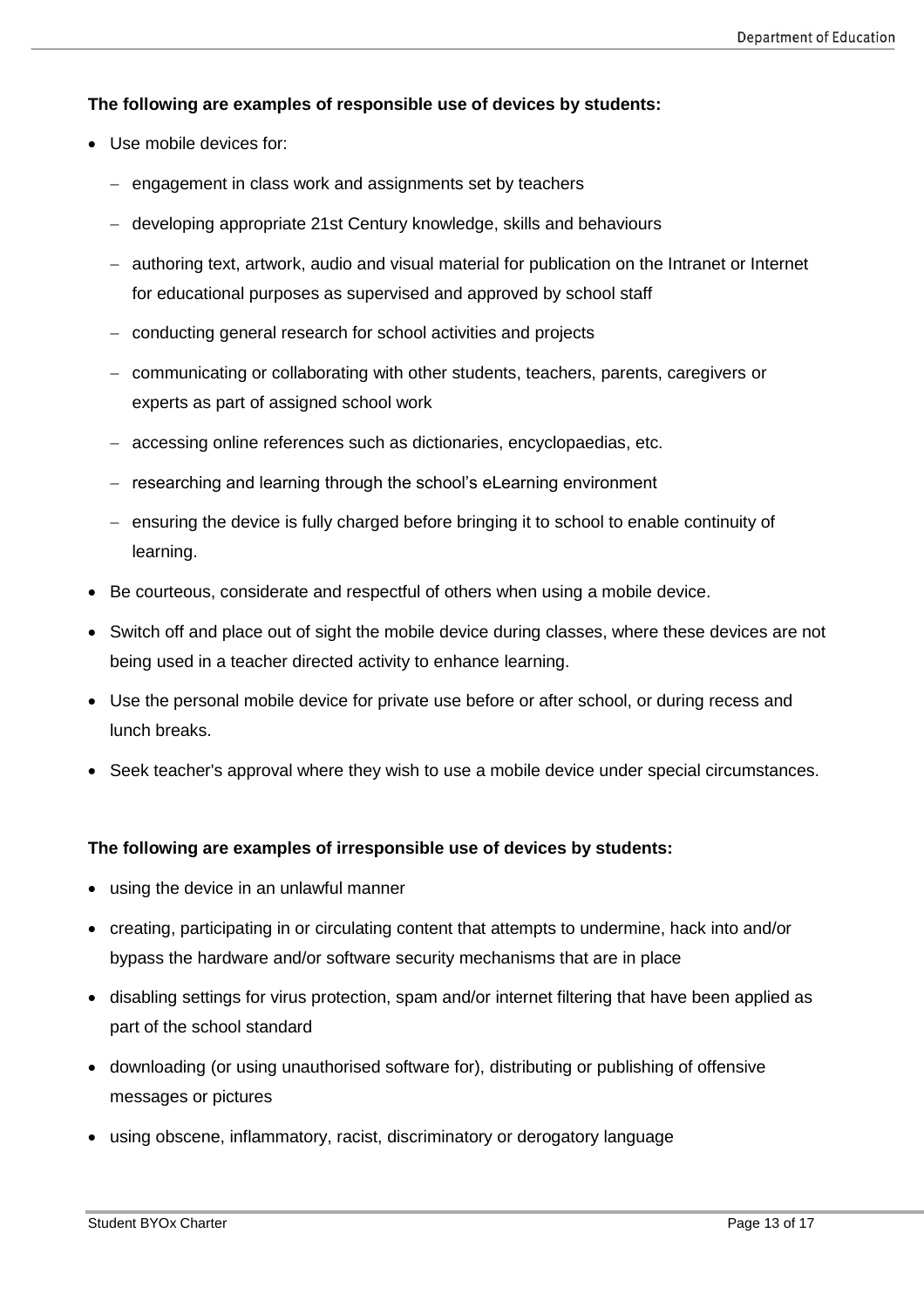- using language and/or threats of violence that may amount to bullying and/or harassment, or even stalking
- insulting, harassing or attacking others or using obscene or abusive language
- deliberately wasting printing and Internet resources
- intentionally damaging any devices, accessories, peripherals, printers or network equipment
- committing plagiarism or violate copyright laws
- using unsupervised internet chat
- sending chain letters or spam email (junk mail)
- accessing private 3G/4G networks during lesson time
- knowingly downloading viruses or any other programs capable of breaching the department's network security
- using the mobile device's camera anywhere a normal camera would be considered inappropriate, such as in change rooms or toilets
- invading someone's privacy by recording personal conversations or daily activities and/or the further distribution (e.g. forwarding, texting, uploading, Bluetooth use etc.) of such material
- using the mobile device (including those with Bluetooth functionality) to cheat during exams or assessments
- take into or use mobile devices at exams or during class assessment unless expressly permitted by school staff.

#### **In addition to this:**

- Information sent from our school network contributes to the community perception of the school. All students using our ICT facilities are encouraged to conduct themselves as positive ambassadors for our school.
- Students using the system must not at any time attempt to access other computer systems, accounts or unauthorised network drives or files or to access other people's devices without their permission and without them present.
- Students must not record, photograph or film any students or school personnel without the express permission of the individual/s concerned and the supervising teacher.
- Students must get permission before copying files from another user. Copying files or passwords belonging to another user without their express permission may constitute plagiarism and/or theft.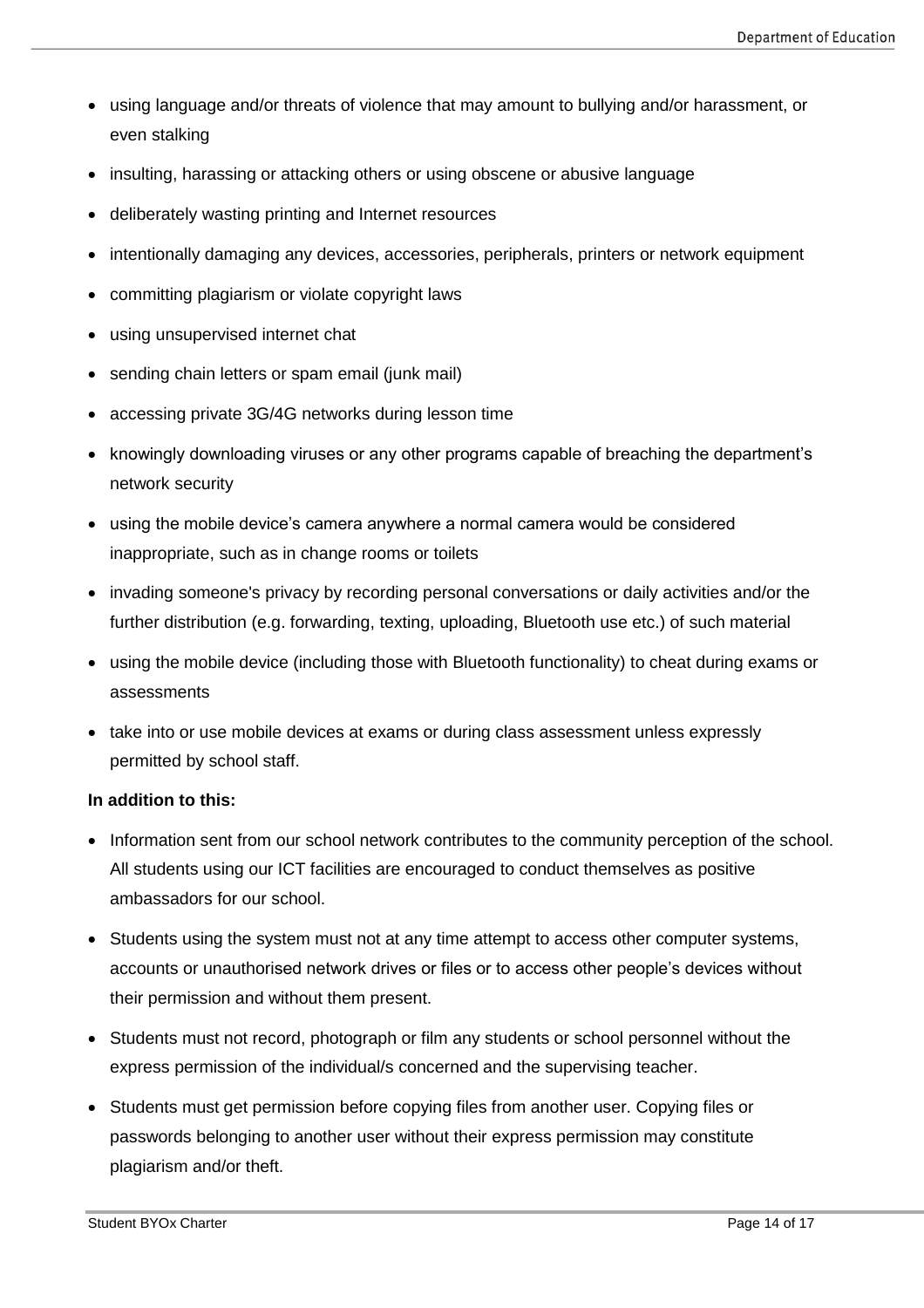- Students need to understand copying of software, information, graphics, or other data files may violate copyright laws without warning and be subject to prosecution from agencies to enforce such copyrights.
- Parents and caregivers need to be aware that damage to mobile devices owned by other students or staff may result in significant consequences in relation to breaches of expectations and guidelines in the school's Responsible Behaviour Plan.
- The school will educate students on cyber bullying, safe internet and email practices and health and safety regarding the physical use of electronic devices. Students have a responsibility to incorporate these safe practices in their daily behaviour at school.

The school's BYOx program supports personally-owned mobile devices in terms of access to:

- printing
- internet
- file access and storage
- support to connect devices to the school network.

However, the school's BYOx program does not support personally-owned mobile devices in regard to:

- technical support
- charging of devices at school
- security, integrity, insurance and maintenance
- private network accounts.